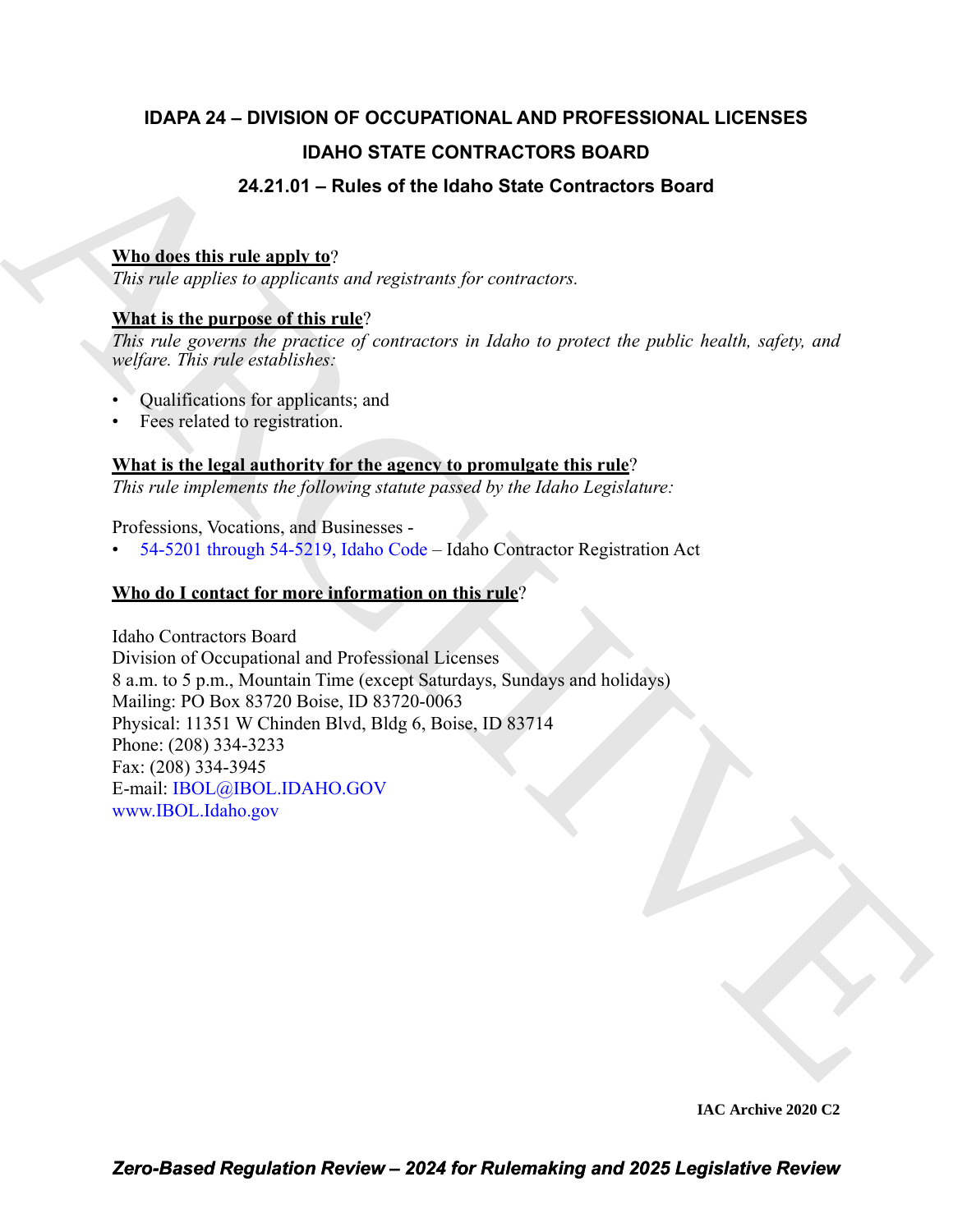# **Table of Contents**

### 24.21.01 - Rules of the Idaho State Contractors Board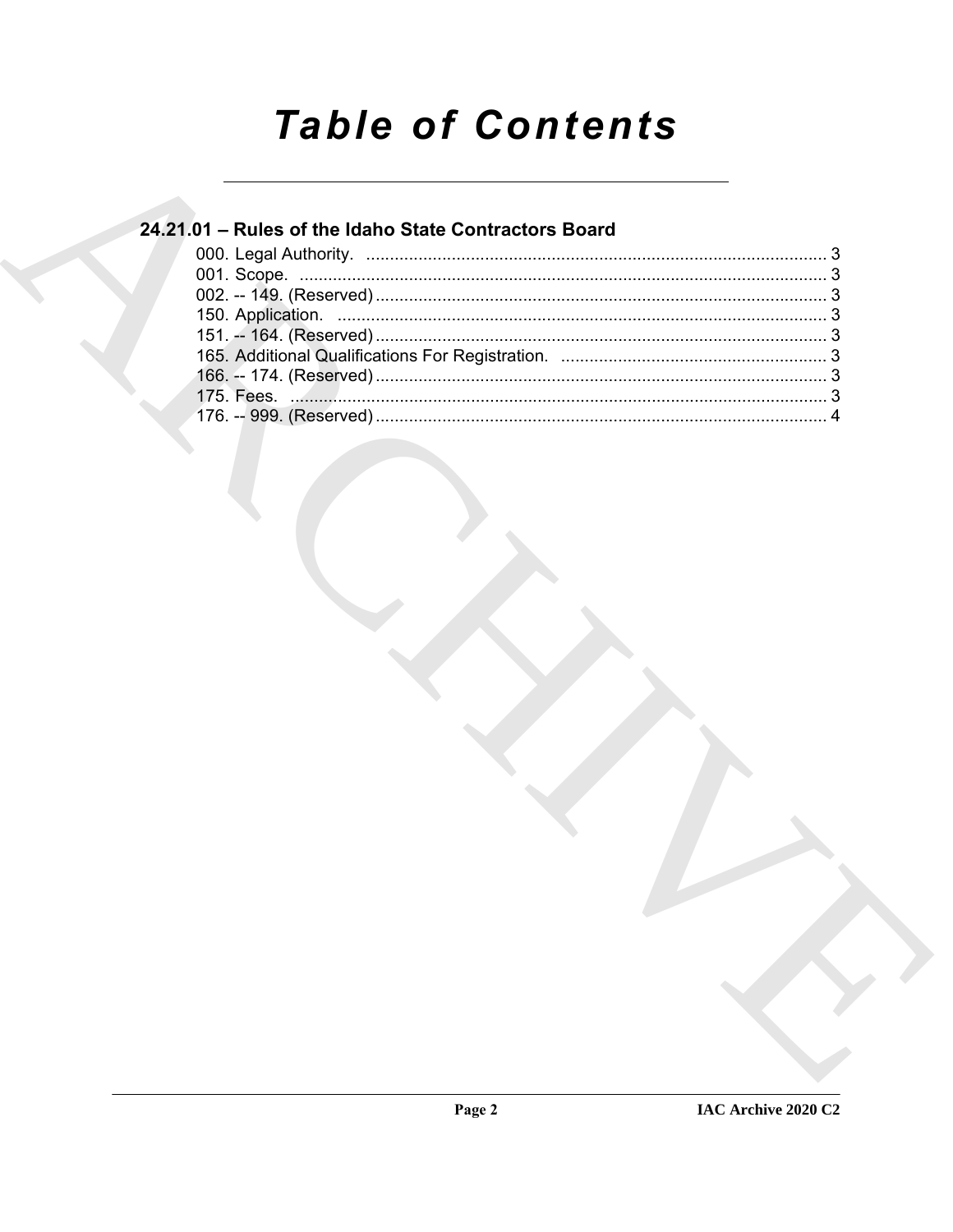#### **24.21.01 – RULES OF THE IDAHO STATE CONTRACTORS BOARD**

<span id="page-2-16"></span><span id="page-2-15"></span><span id="page-2-2"></span><span id="page-2-1"></span><span id="page-2-0"></span>

| -000.<br>LEGAL AUTHORITY.<br>These rules are promulgated pursuant to Section 54-5206, Idaho Code.             | $(7-1-21)T$ |
|---------------------------------------------------------------------------------------------------------------|-------------|
| -001.<br>SCOPE.<br>These rules govern the practice and registration of construction and contractors in Idaho. | $(7-1-21)T$ |

#### <span id="page-2-3"></span>**002. -- 149. (RESERVED)**

#### <span id="page-2-13"></span><span id="page-2-4"></span>**150. APPLICATION.**

#### <span id="page-2-5"></span>**151. -- 164. (RESERVED)**

#### <span id="page-2-11"></span><span id="page-2-10"></span><span id="page-2-9"></span><span id="page-2-6"></span>**165. ADDITIONAL QUALIFICATIONS FOR REGISTRATION.**

|  |                                           | These rules are promulgated pursuant to Section 54-5206, Idaho Code.                                                                                                                                                                                                                                                                                                                                                                                                  | $(7-1-21)T$               |
|--|-------------------------------------------|-----------------------------------------------------------------------------------------------------------------------------------------------------------------------------------------------------------------------------------------------------------------------------------------------------------------------------------------------------------------------------------------------------------------------------------------------------------------------|---------------------------|
|  | 001.<br><b>SCOPE.</b>                     | These rules govern the practice and registration of construction and contractors in Idaho.                                                                                                                                                                                                                                                                                                                                                                            | $(7-1-21)T$               |
|  | 002. -- 149. (RESERVED)                   |                                                                                                                                                                                                                                                                                                                                                                                                                                                                       |                           |
|  | 150.                                      | <b>APPLICATION.</b><br>The applicant must provide or facilitate the provision of any supplemental third party documents that may be<br>required. Applications on file with the Board where an applicant has failed to respond to a Board request or where the<br>applications have lacked activity for twelve (12) consecutive months are deemed denied and will be terminated upon<br>thirty (30) days written notice unless good cause is established to the Board. | $(7-1-21)T$               |
|  | 151. -- 164. (RESERVED)                   |                                                                                                                                                                                                                                                                                                                                                                                                                                                                       |                           |
|  | 165.<br>Idaho Code and these rules.       | ADDITIONAL QUALIFICATIONS FOR REGISTRATION.<br>Applicants for a registration must meet the following qualifications in addition to those set forth in Section 54-5210,                                                                                                                                                                                                                                                                                                | $(7-1-21)T$               |
|  | 01.                                       | Felony Conviction. Not have been convicted of any felony in a state or federal court; provided the<br>applicant may make written request to the board for an exemption review to determine the applicant's suitability for<br>registration, which the board determines in accordance with the following:                                                                                                                                                              | $(7-1-21)T$               |
|  | 02.                                       | <b>Exemption Review.</b> The exemption review consists of a review of any documents relating to the<br>felony and any supplemental information provided by the applicant bearing upon his suitability for registration. The<br>board may, at its discretion, grant an interview of the applicant.                                                                                                                                                                     | $(7-1-21)T$               |
|  | a.                                        | During the review, the board considers the following factors or evidence:                                                                                                                                                                                                                                                                                                                                                                                             | $(7-1-21)T$               |
|  | i.                                        | The severity or nature of the felony;                                                                                                                                                                                                                                                                                                                                                                                                                                 | $(7-1-21)T$               |
|  | ii.                                       | The period of time that has passed since the felony under review;                                                                                                                                                                                                                                                                                                                                                                                                     | $(7-1-21)T$               |
|  | iii.                                      | The number or pattern of felonies or other similar incidents;                                                                                                                                                                                                                                                                                                                                                                                                         | $(7-1-21)T$               |
|  | iv.                                       | The circumstances surrounding the crime that would help determine the risk of repetition;                                                                                                                                                                                                                                                                                                                                                                             | $(7-1-21)T$               |
|  | V.                                        | The relationship of the crime to the registered practice of construction; and                                                                                                                                                                                                                                                                                                                                                                                         | $(7-1-21)T$               |
|  | V1.<br>rehabilitation.                    | The applicant's activities since the crime under review, such as employment,<br>participation in treatment, payment of restitution, or any other factors which may be evidence of current                                                                                                                                                                                                                                                                             | education,<br>$(7-1-21)T$ |
|  | $\mathbf{b}$ .                            | The applicant bears the burden of establishing his current suitability for registration.                                                                                                                                                                                                                                                                                                                                                                              | $(7-1-21)T$               |
|  | 03.                                       | Fraud in Application Process. The registration application and supporting documents are free<br>from any fraud or material misrepresentations.                                                                                                                                                                                                                                                                                                                        | $(7-1-21)T$               |
|  | 166. -- 174. (RESERVED)                   |                                                                                                                                                                                                                                                                                                                                                                                                                                                                       |                           |
|  | FEES.<br>175.<br>Fees are non-refundable: |                                                                                                                                                                                                                                                                                                                                                                                                                                                                       |                           |
|  |                                           | <b>AMOUNT</b><br><b>FEE TYPE</b><br>(Not to Exceed)                                                                                                                                                                                                                                                                                                                                                                                                                   |                           |
|  |                                           | Application (includes original registration)<br>\$50                                                                                                                                                                                                                                                                                                                                                                                                                  |                           |
|  |                                           | Reciprocal<br>\$50                                                                                                                                                                                                                                                                                                                                                                                                                                                    |                           |

#### <span id="page-2-12"></span><span id="page-2-7"></span>**166. -- 174. (RESERVED)**

### <span id="page-2-14"></span><span id="page-2-8"></span>**175. FEES.**

| <b>FEE TYPE</b>                              | <b>AMOUNT</b><br>(Not to Exceed) |
|----------------------------------------------|----------------------------------|
| Application (includes original registration) | \$50                             |
| Reciprocal                                   | \$50                             |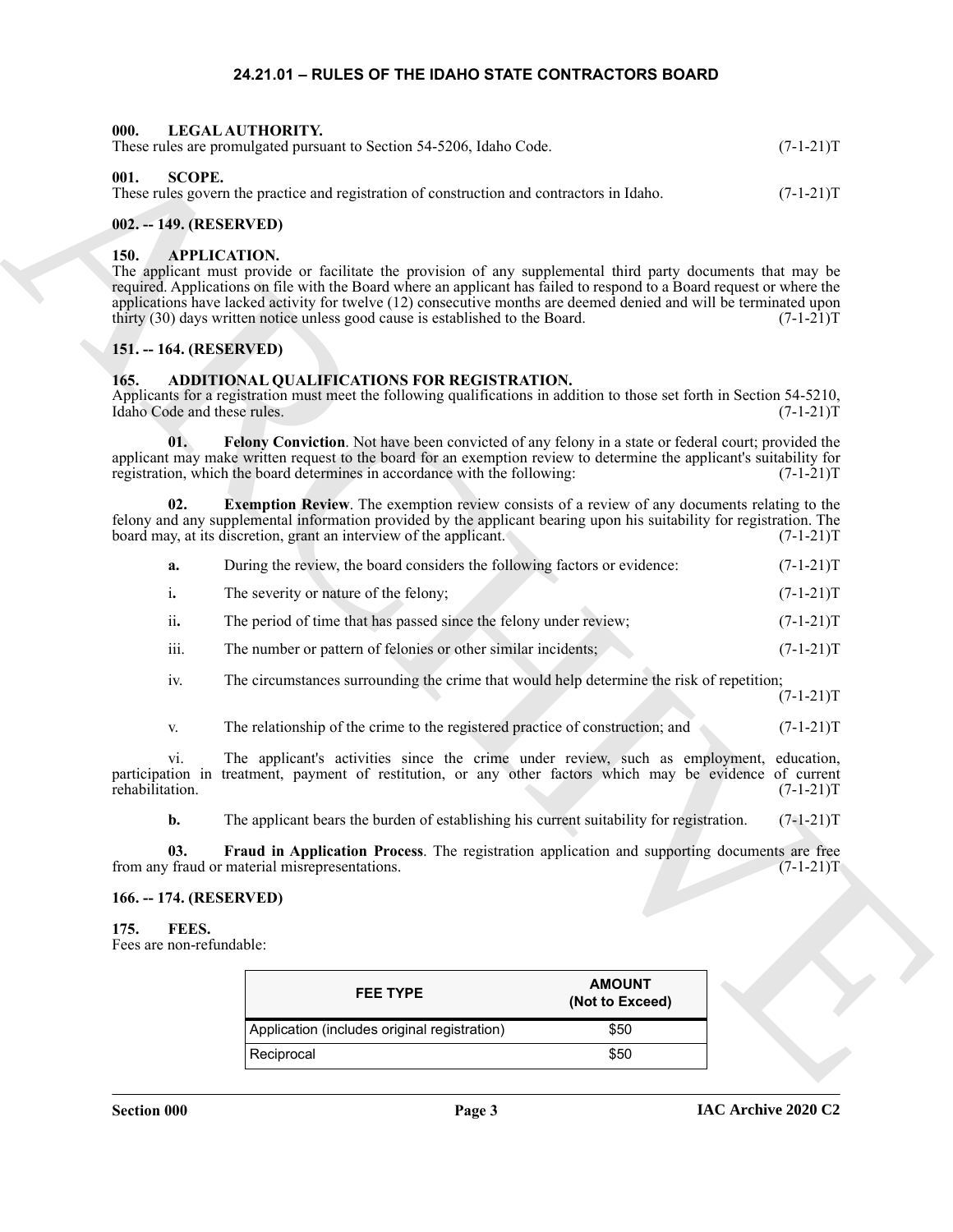#### <span id="page-3-0"></span>*IDAHO ADMINISTRATIVE CODE IDAPA 24.21.01 Div. of Occupational & Professional Licenses Rules of the Idaho State Contractors Board*